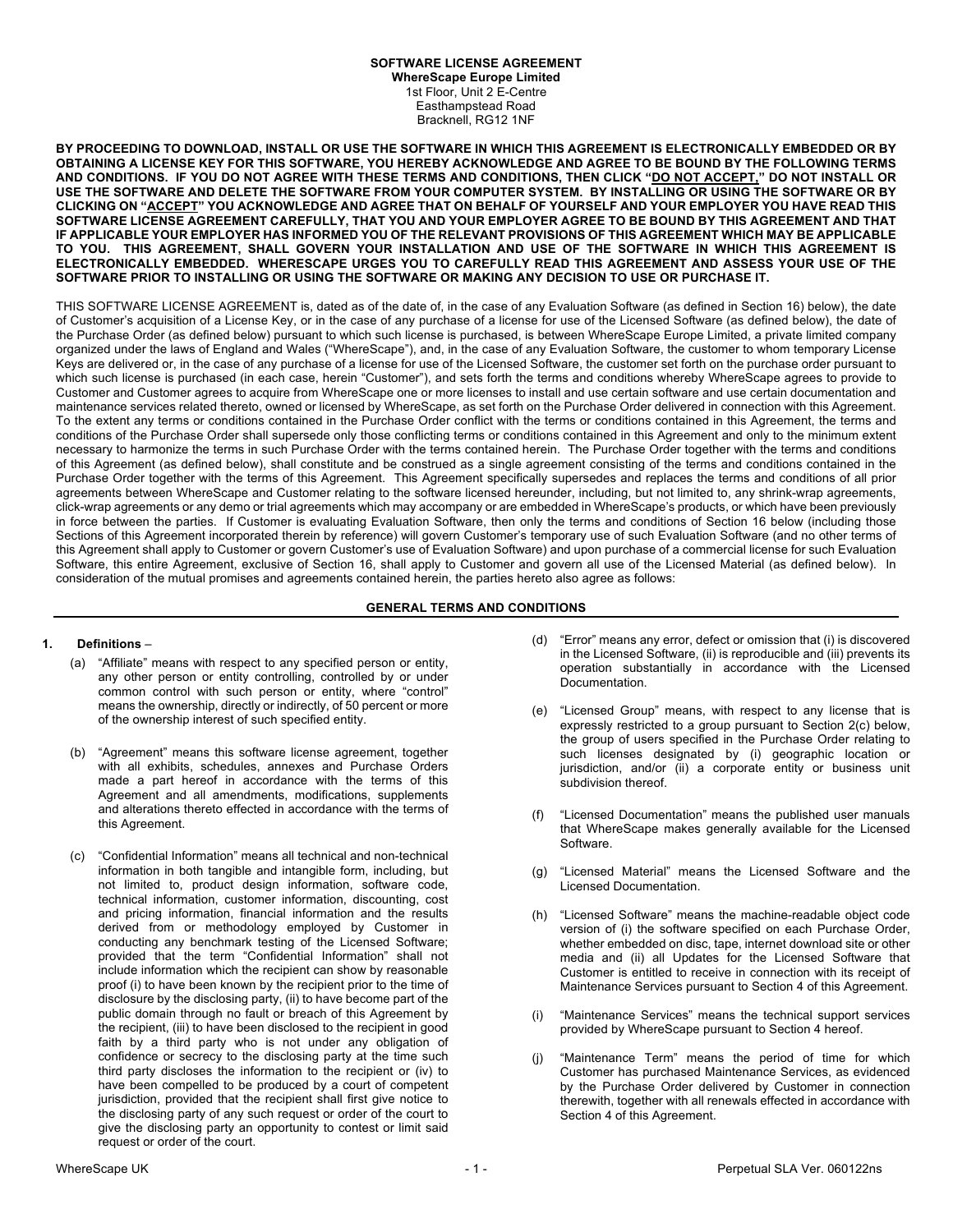- (k) "Purchase Order" means (i) WhereScape's standard price quote, purchase order, order form or purchase confirmation (including any purchase confirmation delivered electronically through an online store owned or controlled by WhereScape or its subsidiaries), as such document may be amended, supplemented or modified from time to time in accordance with this Agreement or (ii) any other non-WhereScape price quote, purchase order, order form or purchase confirmation delivered by Customer to WhereScape but solely to the extent permitted by and delivered in accordance with Section 15.
- (l) "Update" means any revision, enhancement, improvement or modification to or programming fix for the Licensed Software or Licensed Documentation which WhereScape makes generally available, incorporates into and makes a part of the Licensed Software or Licensed Documentation and does not separately price or market.

### **2. LICENSE** –

- (a) **Use** Subject to the terms and conditions of this Agreement including, but not limited to the applicable licensing restrictions set forth in Section 2(b) below, and subject further to Customer's full compliance herewith and according to the scope, time period and other terms indicated on the applicable Purchase Order delivered in connection with this Agreement, WhereScape hereby grants Customer and Customer hereby accepts from WhereScape, a perpetual, non-exclusive and non-transferable right and license to install the Licensed Software on computer hardware that is owned or operated by or on behalf of Customer, to access and use the Licensed Material in accordance with the applicable restrictions and conditions contained in this Agreement and to copy the Licensed Material as permitted by this Agreement. Customer's right to use the Licensed Material shall extend to use by third parties under a written agreement with Customer to provide outsourcing services for Customer's own internal business operations; provided, that (i) such third parties have agreed to abide by the terms of this Agreement and (ii) Customer shall remain primarily liable for all acts and omissions by such third parties. Customer's right to use the Licensed Material shall also extend to use by Customer's Affiliates, provided that (x) such Customer Affiliates have agreed to abide by the terms of this Agreement, and (y) Customer shall remain primarily liable for all acts and omissions by such Customer Affiliates.
- (b) **License Usage and Restrictions** Customer acknowledges and agrees that, as between Customer and WhereScape, WhereScape or its subsidiaries owns and shall continue to own all right, title, and interest in and to the License Material, including associated intellectual property rights under copyright, trade secret, patent, or trademark laws. This Agreement does not grant Customer any ownership interest in or to the Licensed Material, but only a limited right and license to install and use the Licensed Software and to use the Licensed Material in accordance with the terms of this Agreement and each applicable Purchase Order. Customer further acknowledges and agrees that the licenses granted hereunder and the restrictions applicable to Customer's installation and use of the License Software will vary according to the type of Licensed Software purchased by Customer and the type of license purchased by Customer. One or more of the restrictions set forth in this Section 2 may apply to the Licensed Software depending upon the type of licensed purchased and the terms contained in the applicable Purchase Order relating to the Licensed Software. Customer is encouraged to carefully review all terms and restrictions contained in this Section 2 and each Purchase Order. Customer hereby agrees to the following license restrictions and conditions applicable to the Licensed Software as set forth in the Purchase Orders delivered by Customer under this Agreement:
	- (i) For all Licensed Software made generally available by WhereScape on a "network named user" or "named user" basis and licensed hereunder by Customer on a "network named user" or "named user" basis (a "Network Named User License" or "Named User License"), Customer may install and operate such Licensed Software on one or more computers and

designate one (1) person in Customer's organization (the "Named User") who shall have the right to use the Licensed Software within the Licensed Group, provided that only the Named User uses the Licensed Software; and

- (ii) For all Licensed Software made generally available by WhereScape on a "concurrent users" basis (each, a "Concurrent License") and licensed hereunder by Customer as a Concurrent License, Customer may install and operate such Licensed Software on a network within the Licensed Group to be used concurrently on different computers by up to the authorized number of users for which Customer has purchased a license, provided that the Licensed Software is accessed and used only in the Licensed Group.
- (c) **Group Restrictions.** To the extent any license purchased hereunder is restricted to a Licensed Group, such Licensed Group shall be expressly set forth in the Purchase Order, and Customer shall not permit install, access, or use of the Licensed Software (i) from any location, and/or (ii) by any corporate entity or business unit subdivision, other than the Licensed Group. To the extent the Purchase Order omits any reference to a Licensed Group and does not otherwise limit or restrict Customer's right to install, access, or use the Licensed Software to a geographic territory and/or corporate entity, such licenses of the Licensed Software may be installed, accessed and used globally by the Customer's corporate entity set forth on the applicable Purchase Order.
- (i) **Copies & Disaster Recovery** -- Customer may make a reasonable number of back-up archival copies of the Licensed Software. In the event of any outage that results in the complete failure of the computer system upon which Customer has installed the Licensed Software, Customer's right to use the Licensed Software shall include, during the pendency of such outage, the temporary right to use the Licensed Software in a replacement computing environment substantially similar to the original computing environment upon which the Licensed Software was installed immediately prior to such outage. Customer shall reproduce all confidentiality and proprietary notices on each of the copies permitted hereunder and maintain an accurate record of the location of each of the copies. Customer shall not otherwise copy or duplicate the Licensed Material. Customer shall not reverse engineer, disassemble, translate, modify, adapt, or decompile the Licensed Material or apply any procedure or process to the Licensed Material in order to ascertain, derive, and/or appropriate the source code or source listings for the Licensed Software or any trade secret or other proprietary information contained in the Licensed Software.
- Maintenance Optional Customer's right to use the Licensed Software shall survive any election by Customer to terminate or not renew Maintenance Services from WhereScape.
- (k) **Other Services**  All licenses and Maintenance Services purchased by Customer in respect of the Licensed Material shall be governed by this Agreement, together with the applicable Purchase Orders delivered hereunder. Unless otherwise agreed by the parties in writing, all other services purchased by Customer in respect of the Licensed Software, if any, including implementation services, training services and professional services (collectively, "Ancillary Services"), shall be governed solely by a separate written mutually acceptable services agreement entered into by the parties or, in the absence of such agreement, WhereScape's standard professional services agreement, and acceptance of the Licensed Material shall not be contingent upon Customer's acceptance of any such Ancillary Services.

#### **3. DELIVERY AND PAYMENT TERMS** –

(a) **Delivery** – All Licensed Material shall be delivered by WhereScape to Customer via electronic delivery using a secure internet download site. Ownership of all licenses purchased hereunder and risk of loss for the related Licensed Material shall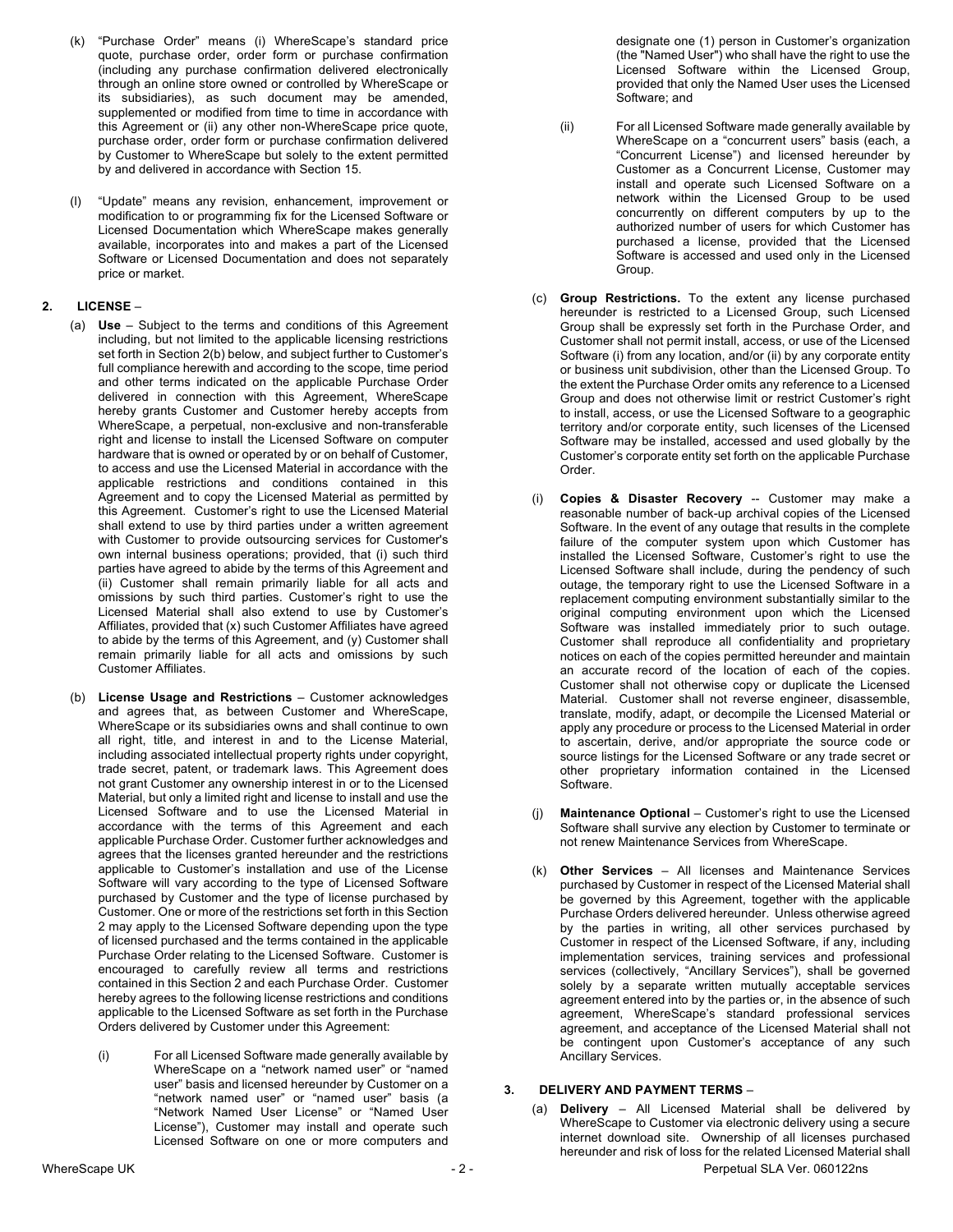be deemed to have passed to Customer once WhereScape has made the Licensed Material available for download by Customer, notified Customer of the availability of the Licensed Material for download and provided Customer with License Keys necessary for the installation and operation of the Licensed Software.

- (b) **Payment** Upon delivery of a Purchase Order by Customer, WhereScape shall deliver an invoice to Customer specifying the license fees and Maintenance Services fees payable pursuant to such Purchase Order. Customer shall pay all license fees and Maintenance Services fees specified therein within thirty (30) days of Customer's receipt of such invoice. In the event that Customer elects to pay any fees due hereunder with a credit card, (i) Customer is required to provide WhereScape with a valid form of credit card payment and to keep all such credit card information current and accurate in respect of all renewal fees, (ii) Customer shall promptly notify WhereScape if its credit card has changed or has been declined and (iii) Customer hereby consents to WhereScape automatically processing and charging all fees due by Customer hereunder, including all renewal fees, to the credit card submitted by Customer. All fees payable by Customer in respect of such Ancillary Services may be separately invoiced. Customer's payment obligation with respect to all license fees and Maintenance Services fees owing hereunder shall be independent of the provision of Ancillary Services, whether or not such Ancillary Services are separately invoiced. Any late payment of any amount owing hereunder shall accrue interest at a rate equal to the lesser of (i) 15% per annum and (ii) the maximum rate permitted by law.
- (c) **Taxes** All payments referred to in this Agreement are exclusive of value added tax, sales tax and any other applicable taxes, duties or imposts which (with the exception only of those based on WhereScape's income) shall also be payable by Customer in accordance with applicable law.

**4. MAINTENANCE** – WhereScape does not warrant that the Licensed Software will operate error-free or may be used error-free. Upon Customer's payment of the Maintenance Services fees associated with the Maintenance Term purchased by Customer for the Licensed Software specified in a Purchase Order, WhereScape shall provide Maintenance Services in accordance with this Section 4 and in accordance with any additional Maintenance Services terms specified in such Purchase Order.

- (a) **Maintenance Agreement** WhereScape or its authorized representative will provide Maintenance Services for the Licensed Software during each Maintenance Term. Maintenance Services includes problem determinations, reasonable problem resolutions, provisioning of software program temporary fixes and new releases. Maintenance Services shall also include the additional Maintenance Service terms expressly set forth in writing in the Purchase Order delivered by Customer, which are hereby incorporated herein by reference. Maintenance Services shall entitle Customer to receive, at no additional cost, all Updates.
- (b) **Additional Maintenance Term** Upon expiration of each Maintenance Term, Maintenance Services shall automatically renew for an additional 12-month Maintenance Term and WhereScape will invoice Customer unless WhereScape or its authorized representative is notified by Customer in writing at least sixty (60) days prior to the expiration of the current Maintenance Term that Customer will not purchase Maintenance Services for another Maintenance Term.
- (c) **Reinstatement** If Customer terminates Maintenance Services or elects not to renew Maintenance Services, Customer may, at its option, purchase Maintenance Services within one year of such termination or non-renewal by providing notice to WhereScape and making payment of WhereScape's thencurrent list maintenance fees for the upcoming 365-day period plus an amount equal to 1.5 times the Maintenance Services fees that would have accrued during the period subsequent to such termination or non-renewal, had Customer not terminated or elected not to renew Maintenance Services.

**5. PROPRIETARY RIGHTS** – Customer shall not acquire, by virtue of this Agreement, any right or license other than as expressly provided herein. Customer shall not reproduce the Licensed Material or other confidential or proprietary information of WhereScape, except as provided in this Agreement. All proprietary rights in and to the Licensed Material and all Evaluation Software (as defined in Section 16 below), all derivatives, translations, modifications, adaptations, improvements, enhancements or developments thereof and all confidential or proprietary information of WhereScape, including without limitation, all rights under and with respect to patents, copyrights, trademarks and rights under the trade secret laws of any jurisdiction shall remain the sole property of WhereScape or its applicable licensor, whether recognized by or perfected under applicable local law. Customer shall promptly notify WhereScape of any infringement of WhereScape's proprietary rights of which it becomes aware.

### **6. LIMITED WARRANTIES**

- (a) **Warranty -** WhereScape warrants to Customer that during the first thirty (30) days after purchase of the Licensed Software (the "Warranty Period") such Licensed Software will perform substantially as described in the accompanying Licensed Documentation. WhereScape does not warrant that (i) the Licensed Software will satisfy or may be customized to satisfy any of Customer's requirements or any other particular use or (ii) the use of the Licensed Software will be uninterrupted or errorfree. Laws from time to time in force may imply warranties that cannot be excluded or can only be excluded to a limited extent. This Agreement shall be read and construed subject to any such statutory provisions.
- (b) **Remedies**  If (i) at any time during a Maintenance Term, the Licensed Software contains Errors which make the Licensed Software unable to perform substantially as described in the accompanying Licensed Documentation or (ii) during the Warranty Period, WhereScape breaches the warranty set forth in clause (a) above, then Customer shall promptly notify WhereScape of such Error or breach and WhereScape shall (A) use all commercially reasonable efforts to correct such Error or breach within thirty (30) days of notification or (B) provide Customer within thirty (30) days of notification with a plan acceptable to Customer for correcting such Error or breach. If such Error or breach is not corrected or if an acceptable plan for correcting such Error or breach is not established within such thirty (30) day period, WhereScape shall replace the defective Licensed Software or, if not practicable, accept the return of the defective Licensed Software and refund to Customer the amount paid for the defective Licensed Software, less depreciation based on a 3-year straight line schedule. WhereScape's obligations under this Section 6(b) shall be waived in the event such Error or breach is due to (I) any defect in or misconfiguration of the computer hardware upon which the Licensed Software is installed, (II) improper handling or use of the software media by Customer, or (III) an unauthorized alteration, revision or configuration of the Licensed Software or to Customer's computer system by Customer or its employees. Customer acknowledges that this Section 6(b) sets forth Customer's sole and exclusive remedy, and WhereScape's and its authorized representatives' sole and exclusive liability, for any breach of warranty, Error or failure of the Licensed Software to function properly.
- **(c) Disclaimer – EXCEPT AS EXPRESSLY PROVIDED IN THIS AGREEMENT, ALL WARRANTIES, REPRESENTATIONS, INDEMNITIES AND GUARANTEES WITH RESPECT TO THE LICENSED MATERIAL, WHETHER EXPRESS OR IMPLIED, ARISING BY LAW, CUSTOM, PRIOR ORAL OR WRITTEN STATEMENTS BY WHERESCAPE OR ITS AUTHORIZED REPRESENTATIVES OR OTHERWISE (INCLUDING, BUT NOT LIMITED TO ANY WARRANTY OF MERCHANTABILITY OR FITNESS FOR PARTICULAR PURPOSE) ARE HEREBY OVERRIDDEN AND DISCLAIMED.**

#### **7. INDEMNITY**

(a) **Indemnity** – Subject to this Section 7 and Section 8 below, WhereScape agrees to indemnify, defend and hold harmless Customer from and against all claims, damages, losses,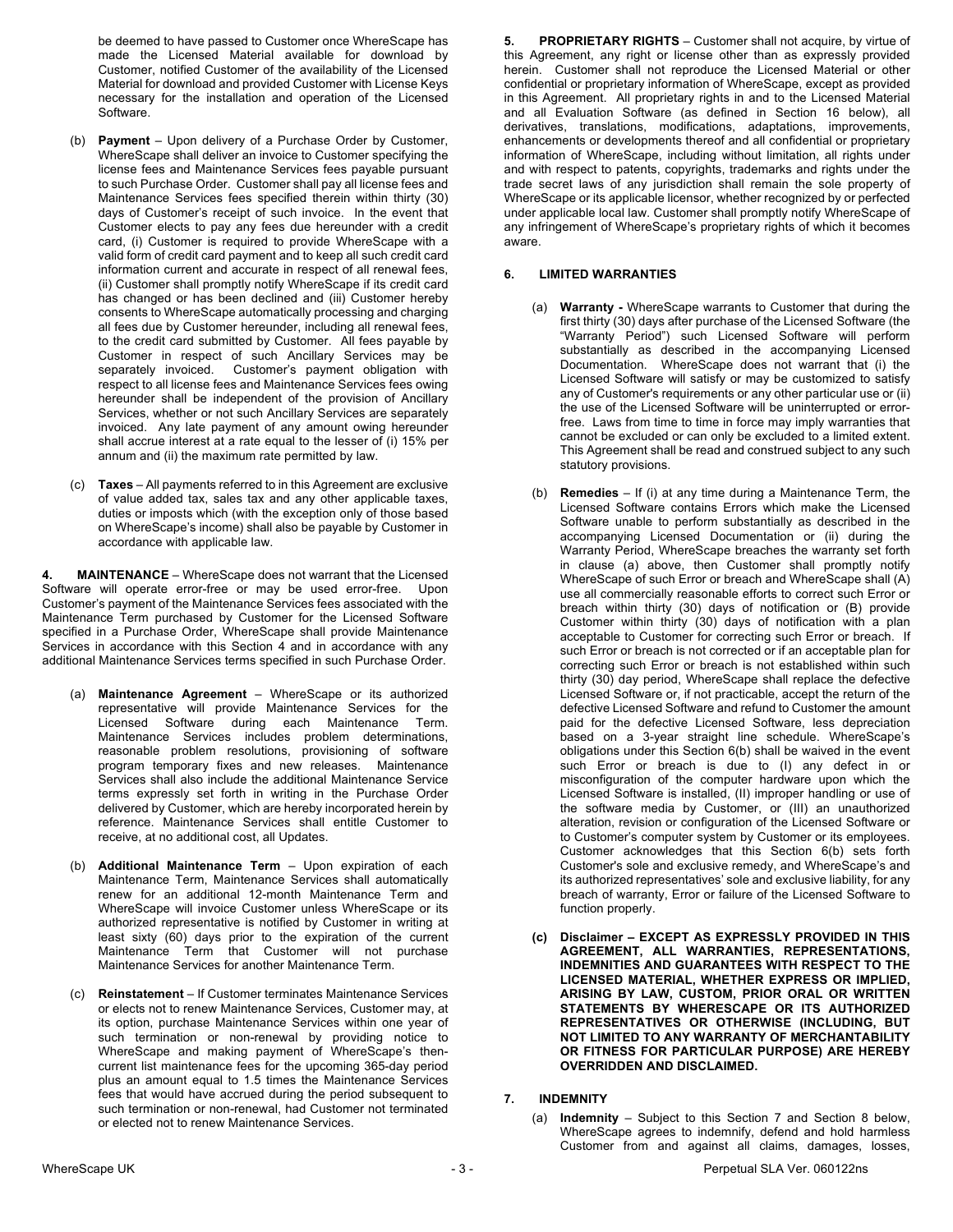liabilities and expenses (including, but not limited to, reasonable attorneys' fees) arising out of any claim by a third party asserting that the Licensed Material or any of Customer's use thereof, infringes upon any third party's patent, copyright or trademark, provided that (i) Customer promptly notifies WhereScape in writing no later than thirty (30) days after Customer's notice of any potential claim, (ii) Customer permits WhereScape to defend, compromise or settle the claim, and provided further that no settlement intended to bind Customer shall be made without Customer's prior written authorization and (iii) Customer gives WhereScape all available information, reasonable assistance, and authority to enable WhereScape to do so.

- (b) **Alternative Remedy** If a claim described in Paragraph 7(a) may or has been asserted, Customer will permit WhereScape, at WhereScape's option and expense, to (i) procure the right to continue using the Licensed Material, (ii) replace or modify the Licensed Material to eliminate the infringement while providing functionally equivalent performance or (iii) accept the return of the Licensed Material and refund to Customer the amount actually paid to WhereScape or its authorized representative for such Licensed Material, less depreciation based on a 3-year straight-line depreciation schedule.
- **(c) Limitation** WhereScape shall have no indemnity obligation to Customer hereunder if the violation or infringement claim results from (i) a correction or modification of the Licensed Material not provided by WhereScape or its authorized representative, (ii) the failure to promptly install an Update, (iii) the combination of the Licensed Software with other non-WhereScape software and (iv) continuing the allegedly infringing activity after receiving written notice of such infringement claim from WhereScape.

**8. NO CONSEQUENTIAL DAMAGES - UNDER NO CIRCUMSTANCES WILL WHERESCAPE OR ITS AUTHORIZED REPRESENTATIVES BE LIABLE FOR ANY CONSEQUENTIAL, INDIRECT, SPECIAL, PUNITIVE, EXEMPLARY OR INCIDENTAL DAMAGES, WHETHER FORESEEABLE OR UNFORESEEABLE, BASED ON CLAIMS BY CUSTOMER OR ANY THIRD PARTY (INCLUDING, BUT NOT LIMITED TO, CLAIMS FOR LOSS OF DATA, GOODWILL, PROFITS, USE OF MONEY OR USE OF THE LICENSED MATERIAL, INTERRUPTION IN USE OR AVAILABILITY OF DATA, STOPPAGE OF OTHER WORK OR IMPAIRMENT OF OTHER ASSETS), ARISING OUT OF BREACH OF EXPRESS OR IMPLIED WARRANTY, BREACH OF CONTRACT, BREACH OF ANY INTELLECTUAL PROPERTY RIGHT, MISREPRESENTATION, NEGLIGENCE, STRICT LIABILITY IN TORT OR OTHERWISE, EXCEPT ONLY IN THE CASE OF PERSONAL INJURY WHERE AND TO THE EXTENT THAT APPLICABLE LAW REQUIRES SUCH LIABILITY. IN NO EVENT WILL THE AGGREGATE LIABILITY INCURRED IN ANY ACTION OR PROCEEDING BY WHERESCAPE OR ITS AUTHORIZED REPRESENTATIVE EXCEED THE TOTAL AMOUNT ACTUALLY PAID BY CUSTOMER FOR THE SPECIFIC LICENSED SOFTWARE THAT DIRECTLY CAUSED THE DAMAGE.**

# **9. CONFIDENTIALITY**

(a) **Confidentiality** – Customer acknowledges that the Licensed Material incorporate confidential and proprietary information developed or acquired by or licensed to WhereScape and that all results of testing of the Licensed Software, whether performed by Customer or another third party, are confidential. In no event will Customer publish or disclose the results of any testing or performance specifications of the Licensed Software without WhereScape's express prior written consent. A party that receives Confidential Information (the "Receiving Party") from the other party (the "Disclosing Party") shall not: (i) export or re-export (within the meaning of US laws or other export control laws or regulations) any Confidential Information, except in strict compliance with US laws; (ii) reverse engineer any Confidential Information; or (iii) disclose or make available the Disclosing Party's Confidential Information to any of the Receiving Party's employees, agents, contractors or consultants or to any third parties, except those that have agreed in writing to be bound by terms and conditions substantially similar to, and no less restrictive with respect to limitations on use and disclosure, than those contained in this Agreement and each of which have a "need to know" in order to carry out the purposes set forth in this Agreement. Each party shall take all reasonable precautions necessary to safeguard the confidentiality of all Confidential Information disclosed by the other party, including those precautions (A) taken by the disclosing party to protect its own Confidential Information and (B) which the disclosing party or its authorized representative may reasonably request from time to time. Neither party shall allow the removal or defacement of any confidentiality or proprietary notice placed on the Confidential Information disclosed by the disclosing party. The placement of copyright notices on Confidential Information shall not constitute publication or otherwise impair their confidential nature of such information.

**(b) Disclosure -** If an unauthorized use or disclosure of the disclosing party's Confidential Information occurs within the recipient party's enterprise, the recipient party will immediately notify the disclosing party or its authorized representative and take, at recipient party's expense, all steps which may be available to recover such Confidential Information and to prevent its subsequent unauthorized use or dissemination.

**10. TERMINATION** – Upon prior written notice to WhereScape, Customer may terminate this Agreement without any right to refund, except as otherwise expressly set forth in this Agreement. If Customer or any of Customer's employees, consultants, authorized representatives or permitted third parties breach any term or condition of this Agreement, WhereScape may terminate this Agreement, without judicial or administrative resolution or obligation to refund. This Agreement will terminate automatically if Customer ceases to do business, becomes insolvent, goes or is put into receivership or liquidation, passes a resolution for its winding up (other than for the purpose of reconstruction or amalgamation) or for any of the foregoing, makes an arrangement for the benefit of its creditors, enters into bankruptcy, suspension of payments, moratorium, reorganization or any other proceeding that relates to insolvency or protection of creditors' rights or takes or suffers any similar action in consequence of debt. Upon the termination of this Agreement for any reason, all rights granted to Customer hereunder will cease, and Customer will promptly (i) purge the Licensed Software and any related Updates from all of Customer's computer systems, storage media and other files, (ii) destroy the Licensed Material and all copies thereof and (iii) deliver to WhereScape an affidavit certifying that Customer has complied with these termination obligations. The provision of Sections 1, 3, 8 through 12, 14, 15 and 17 shall survive the termination of this Agreement.

**11. U.S. EXPORT RESTRICTIONS** – Customer acknowledges that the Licensed Material and all related technical information, documents and materials are subject to export controls under the U.S. Export Administration Regulations. Customer covenants and agrees to comply with all import and export control regulations of the United States with respect to the Licensed Material. Customer acknowledges that it may not re-export or divert the Licensed Material or any related technical information, document or material, or direct derivatives thereof, to any country set forth on the U.S. Department of Commerce's list of State Sponsors of Terror (currently, Cuba, Iran, North Korea, and Syria), including any future changes to the government's list of State Sponsors of Terror.

**12. EQUITABLE RELIEF** – The parties recognize that Sections 5, 9, 11 13 and 17(h) are necessary for the protection of the business and goodwill of the parties and are considered by the parties to be reasonable for such purpose. The parties agree that any breach of such Sections would cause the other party substantial and irreparable damage and therefore, in the event of any such breach, in addition to other remedies which may be available, the non-breaching party shall have the right to seek specific performance and other injunctive and equitable relief in a court of law.

**13. LICENSE KEY & USE REPORTING** – Customer acknowledges that a security code owned and controlled by WhereScape or its subsidiaries (the "License Key") is required to render the Licensed Software operational on Customer's computer hardware. Upon use of a permanent License Key to install the Licensed Software on Customer's computer hardware, no other security code will be required for the Licensed Material to operate on such computer hardware in accordance with the terms and restrictions contained in this Agreement. Customer shall not attempt to crack, alter or otherwise derive the License Key. WhereScape shall promptly provide Customer with all necessary License Keys upon purchase of the Licensed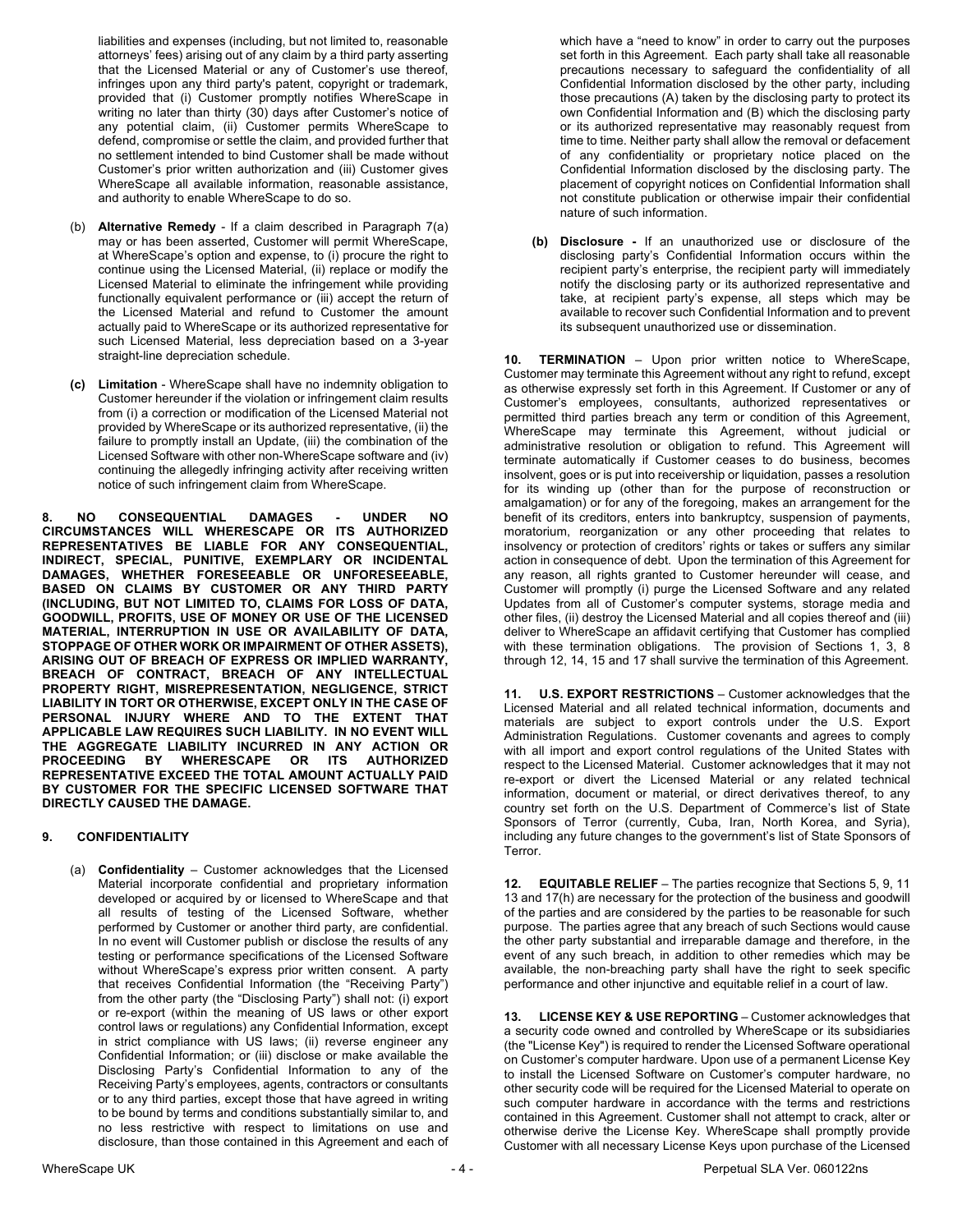Software or upon any authorized transfer of the Licensed Software to any other hardware equipment permitted under Section 2 of this Agreement. WhereScape reserves the right to gather data on license usage by Customer for each item of Licensed Software, including License Key numbers, server IP addresses, email addresses of users, domain counts and other information deemed relevant, to ensure that the Licensed Software is being used in accordance with the terms of this Agreement. WhereScape expressly prohibits domain count overrides without prior written approval. Unless otherwise agreed in writing by both parties, Customer hereby consents to WhereScape gathering and processing such usage information and agrees not to block, electronically or otherwise, the transmission of data required for compliance with this Agreement. Any unauthorized use of the Licensed Software by Customer or other use by Customer in violation of the restrictions contained herein shall be deemed a material breach of this Agreement. In addition to the foregoing, within ten (10) business days of Customer's receipt of WhereScape's written request, Customer shall provide to WhereScape a written report certifying to WhereScape the number of licenses for Licensed Software installed, used or accessed by Customer, the identity of the applicable servers, hardware or computers upon which such licenses are installed and, to the extent applicable, the installation location and location and number of users accessing such licenses, together with such other information as may be requested by WhereScape and necessary to confirm Customer's compliance with the terms of this Agreement. The auditing, reporting and certification rights and obligations set forth in this Section 13 shall survive termination of this Agreement for a period of eighteen months.

**14. ENFORCEABILITY** – If for any reason a court of competent jurisdiction finds any provision of this Agreement, or portion thereof, to be unenforceable, void, invalid or illegal, that provision shall be enforced to the maximum extent permissible so as to effect the intent of the parties, and the remainder of this Agreement shall continue in full force and effect.

# **15. ENTIRE AGREEMENT**

- (a) Customer acknowledges that it has read this Agreement, understands it and agrees to be bound by its terms. Customer and WhereScape further agree that, subject to clause (b) below, this Agreement, together with all Purchase Orders delivered in connection herewith and all exhibits, schedules and annexes hereto, is the complete and exclusive statement of the agreement between Customer and WhereScape and supersedes all proposals, oral or written, and all other communications between the parties relating to the subject matter of this Agreement, including any shrink-wrap agreements, click-wrap agreements or demo or trial agreements which may accompany the Licensed Material or which may have been previously in force between the parties. Subject to clause (b) below, this Agreement may not be amended, modified, supplemented or altered except by a written agreement that is signed by both parties.
- **(b) UNDER NO CIRCUMSTANCES MAY THE TERMS OF THIS AGREEMENT OR ANY WHERESCAPE PURCHASE ORDER BE AMENDED, MODIFIED, SUPPLEMENTED, ALTERED, SUPERSEDED OR REPLACED BY ANY NON-WHERESCAPE INVOICE OR NON-WHERESCAPE PURCHASE ORDER OR OTHER SIMILAR INSTRUMENT DELIVERED BY CUSTOMER TO WHERESCAPE. EACH PARTY ACKNOWLEDGES AND AGREES THAT, AS A CONVENIENCE TO CUSTOMER AND ONLY FOR CUSTOMER'S INTERNAL ACCOUNTING PROCEDURES, CUSTOMER MAY DELIVER TO WHERESCAPE A CUSTOMER INVOICE OR CUSTOMER PURCHASE ORDER OR OTHER SIMILAR DOCUMENT FOR ANY TRANSACTION CONTEMPLATED HEREUNDER AND THAT NO ACTION BY WHERESCAPE, INCLUDING WHERESCAPE'S DELIVERY OF ANY LICENSED MATERIAL OR ACCEPTANCE OF PAYMENT, SHALL BE DEEMED TO BE ACCEPTANCE OF ANY OF THE TERMS OR CONDITIONS CONTAINED IN SUCH CUSTOMER INVOICE OR CUSTOMER PURCHASE ORDER OR OTHER SIMILAR INSTRUMENT AND SUCH TERMS AND CONDITIONS SHALL BE VOID AND OF NO FORCE OR EFFECT, UNLESS ACCEPTED BY WHERESCAPE PURSUANT TO A WRITTEN INSTRUMENT SIGNED BY BOTH PARTIES.**

### **16. TRIAL LICENSE**

- (a) If Customer has installed Evaluation Software (as defined below) and Customer is authorized by WhereScape to evaluate such Evaluation Software (as defined below), then only the terms and conditions of this Section 16 (including those Sections of this Agreement incorporated in this Section 16 by reference) will govern Customer's temporary use of such Evaluation Software (and no other terms of this Agreement shall apply to Customer or govern Customer's use of Evaluation Software) and upon purchase of a commercial license for such Evaluation Software, this entire Agreement, exclusive of this Section 16, shall apply to Customer and govern all use of the Licensed Material.
- (b) WhereScape is the owner and provider of certain proprietary software and documentation that Customer may request to use, from time to time, on a temporary basis for the sole purpose of testing and evaluating such software prior to purchasing a commercial license for such software ("Evaluation Software"). All installation and usage of Evaluation Software by Customer requires a temporary License Key or trial License Key to be issued by WhereScape and Customer is only permitted to use Evaluation Software during the term of the temporary License Key or trial License Key issued by WhereScape.
- (c) Evaluation Software is provided to Customer solely for evaluation purposes for Customer's own testing and evaluation purposes (an "Evaluation") and upon delivering a temporary License Key or trial License Key to Customer, WhereScape hereby grants Customer a non-transferable, nonexclusive, limited license to operate and use the Evaluation Software for such Evaluation during the period commencing on the date Customer downloads the Evaluation Software and ending on the expiration of the temporary License Key or trial License Key (including any extensions thereof authorized by WhereScape, the "Evaluation Period"). Without limiting the foregoing, Licensee may not use the Evaluation Software to create, modify, enhance or in way alter publicly distributed software, or for any other commercial purpose. Customer agrees not to cause or permit the reverse engineering, disassembly, modification, translation or decompilation of any Evaluation Software. Customer shall not copy the Evaluation Software, or create or develop any derivative software based upon the Evaluation Software.
- (d) Customer acknowledges that all Evaluation Software incorporates confidential and proprietary information developed or acquired by or licensed to WhereScape and that all results of testing of the Evaluation Software, whether performed by Customer or another third party, are confidential. In no event will Customer publish or disclose the results of any testing or performance specifications of the Evaluation Software without WhereScape's express prior written consent. Customer shall not remove or deface of any confidentiality or proprietary notice placed on the Evaluation Software. The placement of copyright notices on Evaluation Software shall not constitute publication or otherwise impair their confidential nature of such information.
- (e) ALL EVALUATION SOFTWARE PROVIDED BY WHERESCAPE IS DELIVERED "AS IS, WHERE IS" AND WHERESCAPE SPECIFICALLY DISCLAIMS ANY AND ALL WARRANTIES OF ANY KIND INCLUDING WARRANTIES OF MERCHANTABILITY AND FITNESS FOR A PARTICULAR PURPOSE. WHERESCAPE DOES NOT WARRANT THAT THE EVALUATION SOFTWARE WILL OPERATE WITHOUT INTERRUPTION OR BE ERROR FREE. UNDER NO<br>CIRCUMSTANCES WILL WHERESCAPE OR ITS CIRCUMSTANCES WILL WHERESCAPE OR ITS AUTHORIZED REPRESENTATIVES BE LIABLE FOR ANY CONSEQUENTIAL, INDIRECT, SPECIAL, PUNITIVE, EXEMPLARY OR INCIDENTAL DAMAGES, WHETHER FORE-SEEABLE OR UNFORESEEABLE OR WHETHER BASED ON CLAIMS BY CUSTOMER OR ANY THIRD PARTY, ARISING OUT OF OR RELATED TO CUSTOMER'S USE OF EVALUATION SOFTWARE. IN NO EVENT WILL THE AGGREGATE LIABILITY OF WHERESCAPE OR ITS AUTHORIZED REPRESENTATIVES INCURRED IN ANY ACTION OR PROCEEDING RELATING TO CUSTOMER'S USE OF EVALUATION SOFTWARE EXCEED ONE HUNDRED DOLLARS.